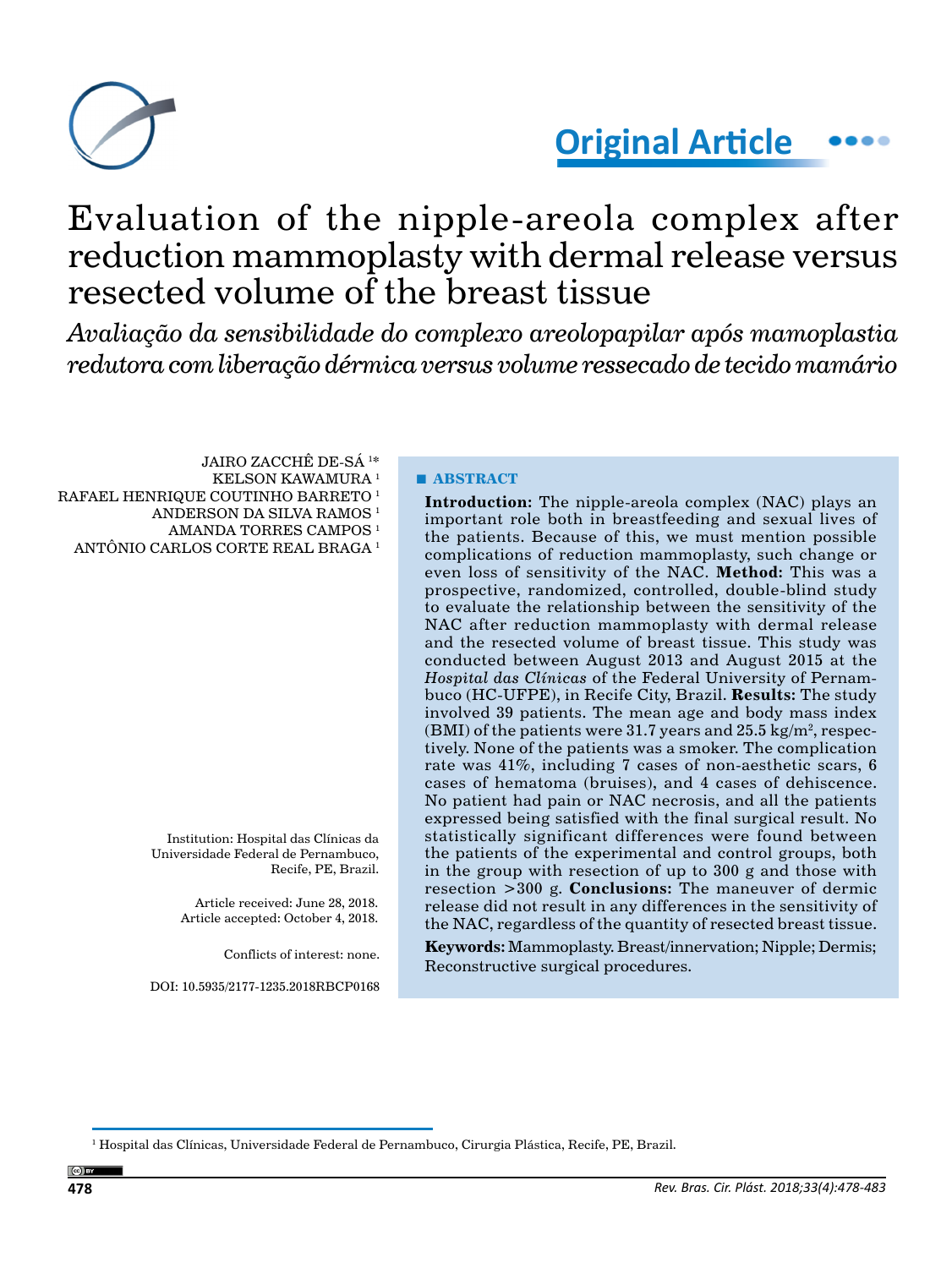#### **■ RESUMO**

**Introdução:** O complexo areolopapilar (CAP) desempenha grande importância tanto na amamentação quanto na vida sexual das pacientes, consequentemente, devemos ressaltar que uma complicação potencial da mamoplastia redutora é a alteração ou até a perda da sensibilidade do CAP. **Método:** Estudo prospectivo, randomizado, controlado e duplo-cego para avaliar a relação entre a sensibilidade do complexo areolopapilar após mamoplastia redutora com liberação dérmica e o volume ressecado de tecido mamário. O estudo ocorreu no período de agosto de 2013 a agosto de 2015, no Hospital das Clínicas da Universidade Federal de Pernambuco (HC-UFPE). **Resultados:** O estudo totalizou 39 pacientes. A média de idade da amostra foi de 31,7 anos, índice de massa corporal (IMC) médio de kg/m2 e nenhuma das pacientes era tabagista. A taxa de comorbidade foi de 5,1% da amostra. O índice de complicações foi de 41%, composto de 7 casos de cicatriz inestética, 6 de hematoma e 4 de deiscência. Não houve caso de sofrimento ou necrose do CAP e todas as pacientes se mostraram satisfeitas com o resultado cirúrgico final. Não houve diferenças estatisticamente significantes em nenhuma das ocasiões entre os pacientes do grupo experimento e controle, tanto no grupo de ressecção de até 300 gramas quanto acima de 300gramas. **Conclusões:** A manobra de liberação dérmica não provocou diferença na sensibilidade do complexo areolopapilar, independentemente da quantidade de tecido mamário ressecado.

**Descritores:** Mamoplastia. Mama/inervação; Mama; Derme; Procedimentos cirúrgicos reconstrutivos.

# **INTRODUCTION**

The breast has been considered a symbol of femininity since the start of Western civilization, and in this culture, a breast with functional changes, such as changes in size or shape, can also generate a feeling of social inadequacy or low self-esteem in women<sup>1</sup>. In this field, reduction mammoplasty has been one of the surgical procedures most commonly performed in Brazil and worldwide $1-3$ . The nipple-areola complex (NAC) plays an important role both in breastfeeding and sexual lives of the patients<sup>4</sup>. Because of this, we must mention possible complications of reduction mammoplasty, such as change or even loss of sensitivity of the NAC. The innervation thereof arises from the sensitive cutaneolateral rami of the 3rd, 4th, 5th, and 6th intercostal nerves, which come out laterally, and the 4th, which has an anterior lateral ramus that comes out after it<sup>5</sup>.

In this regard, in 1930, Schwartzman<sup>6</sup> described a technique for cutaneous decortication, preserving the tissue around the nipple and, therefore, its respective vascular and nervous systems, thus attempting to assure better vascularization and sensitivity of the NAC after breast reduction. There is no consensus in the literature regarding the sensitivity of NAC after

reduction mammoplasty. Authors, such as Mofid et al.7 and Agostini et al.<sup>8</sup>, found no changes in sensitivity after the surgical procedure. In contrast, DelVecchyo et al.<sup>9</sup> and Wechselberger et al.<sup>10</sup> concluded that sensitivity was improved after surgery. Spear<sup>2</sup> reported a decrease in sensitivity, but it gradually improved for 12 months.

Currently, at the Plastic Surgery Department of *Hospital das Clínicas*, of the Federal University of Pernambuco (HC-UFPE) in Recife, Brazil, a careful section of the dermis has been performed routinely (Figure 1) after Schwartzman maneuver, seeking to facilitate the migration and the lower distortion of the NAC during the construction of the breast, particularly in cases that require greater involvement of these structures, to provide a more pleasing overall aesthetic result. However, its relationship with mammary sensitivity and the quantity of resected mammary tissue is still unclear.

## **OBJECTIVE**

This study aimed to analyze the relationship between the sensitivity of the NAC after reduction mammoplasty with dermic release and the resected volume of the breast tissue.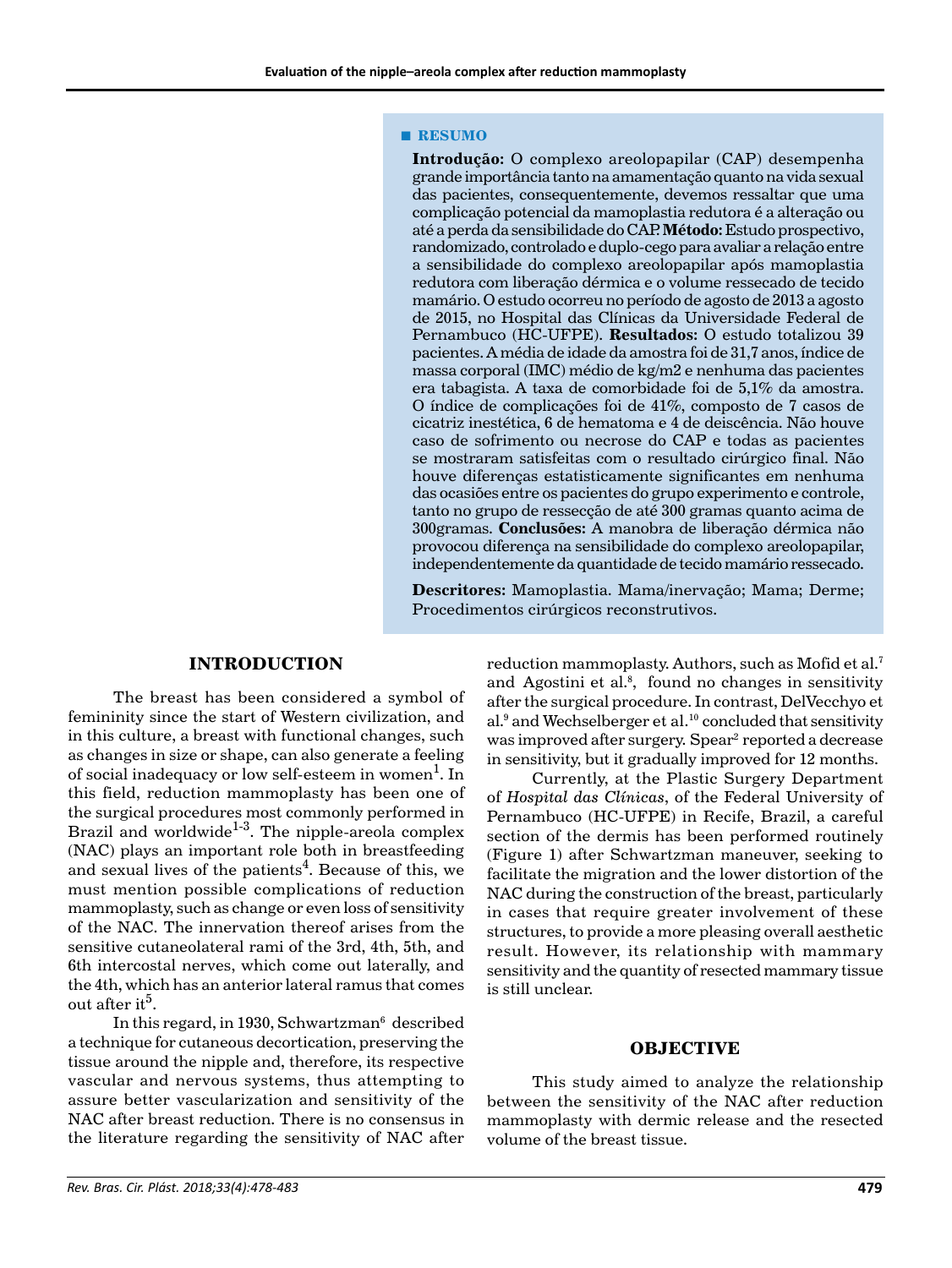

**Figure 1.** Dermal section maneuver.

#### **METHODS**

The research was conducted at HC-UFPE in Recife City, State of Pernambuco, Brazil, with prior authorization granted by the Research Ethics Committee of the Institution and approved with Certificate of Presentation for Ethical Appreciation (CAAE) No. 05351312.3.0000.5208. The study is a randomized, prospective, controlled, and double-blind study, conducted between August 2013 and August 2015.

 The inclusion criteria were women who spontaneously sought the outpatient clinic of the Plastic Surgery Department and who were indicated for reduction mammoplasty, and aged between 21 and 50 years. The main exclusion criteria were with previous breast surgery; neurological disease; cardiovascular impediment; diabetes mellitus; self-immune diseases; collagen disorders; nipple-areola complex (BMI) >30; menopausal women, or those with psychiatric problems (as evaluated by the Mini Mental State Examination - MMSE). All patients underwent surgery at HC-UFPE. All surgical procedures were performed by the same surgeon, with the patients under general anesthesia and subjected to reduction mammoplasty, using the Pitanguy technique.

The patients underwent surgery consecutively, with breast reduction surgery being performed on both sides, with each patient grouped into the experimental or control NAC , and they were randomized using the website Random.org. In the case of the experimental NAC, a surgical maneuver of skin section was performed to facilitate the rising of the areola in the construction thereof, whereas in the case of the control NAC, the conventional surgical techniques were performed, without this maneuver.

In this way, sensitivity was assessed in five regions of the NAC (Figure 2), namely, the papillary, upper nipple, lateral nipple, medial and inferior regions, through the



**Figure 2.** Evaluation of local sensibility of the nipple-areola.

Semmes-Weinstein microfilaments, wherein the value for the areolar region was obtained calculating the arithmetic mean of the four points measured.

The periods for checking were pre- and postoperatively, after 3 weeks, 6 weeks, and 1 year. These checks were always conducted by the same member of the research team, blinded to the patient groups. Data regarding the total resected mammary tissue for each patient was also obtained, and the patients were divided into two groups: with total resected weight up to 300 g and >300 g of mammary material.

The data were grouped using a Microsoft Office Excel 2015 spreadsheet and analyzed using SPSS version 2.0. Wald's test was used to compare the percentages of sensitivity of the evaluated regions of the control and experimental NACs, within the groups considered: resection up to 300 g and >300 g. The conclusions were made considering a level of significance of 5%.

#### **RESULTS**

The study involved 39 patients and 78 observations. The mean age and BMI were 31.7 years and 25.5 kg/ m2 , respectively. None of the patients were smokers. Comorbidities were present in 5.1% of the sample, with hypertension accounting for all the cases. The rate of complications was  $41\%$ , which consisted of 7 cases of non-aesthetic scars, 6 cases of bruises, and 4 cases of dehiscence. No patient complained of pain or NAC necrosis, and all patients were satisfied with the surgical result after the 1-year observation period.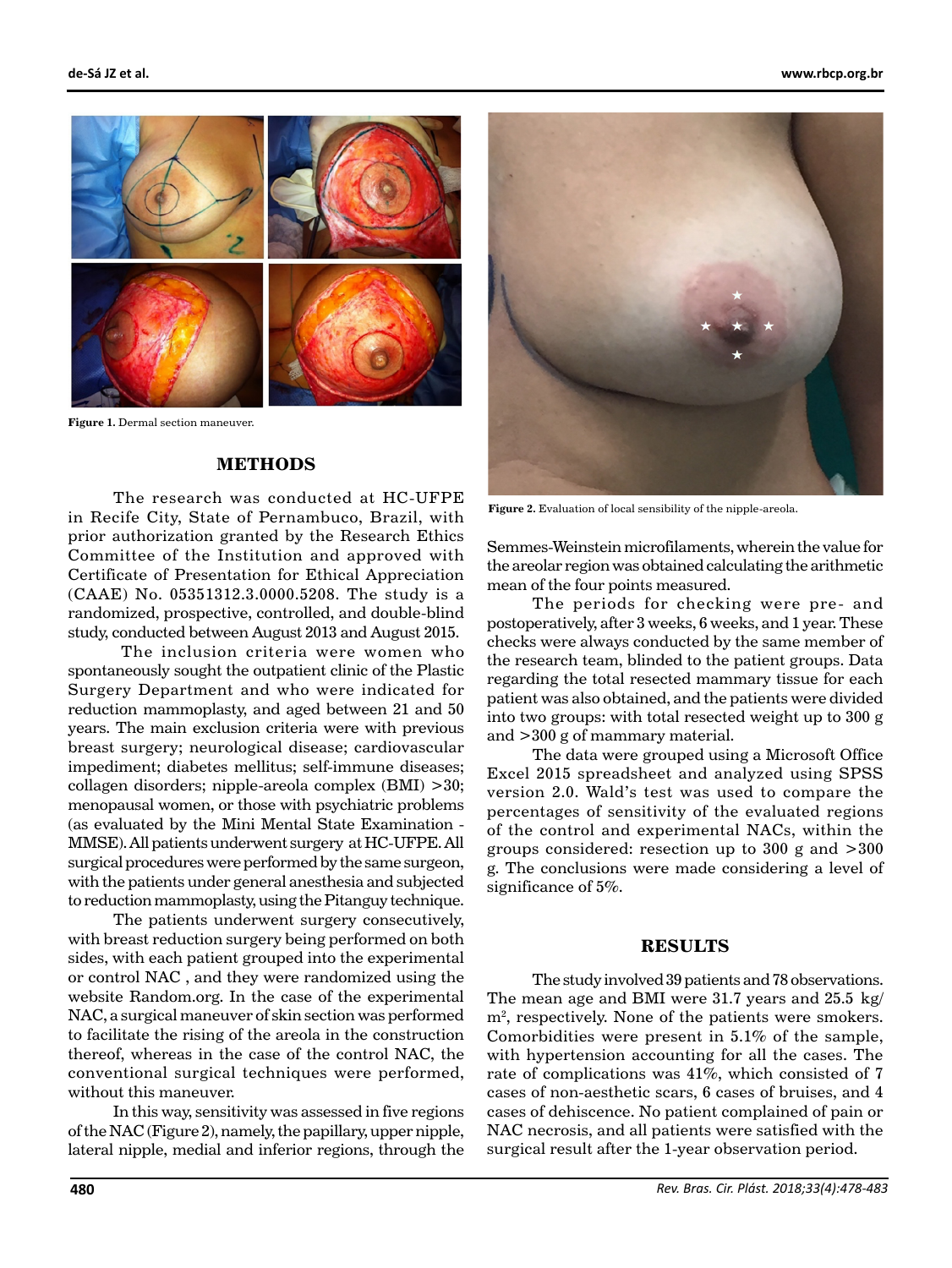Table 1 shows no statistically significant differences with regard to sensitivity of the nipple area between groups for patients with a resected weight of up to 300 g of mammary tissue.

**Table 1.** Percentage of papillary sensitivity in women with total resected mammary tissue weight of up to 300 g, by time and group.

| Group               | Time of measurement of nipple<br>sensitivity* |       |       |       |
|---------------------|-----------------------------------------------|-------|-------|-------|
|                     | 1                                             | 2     | 3     |       |
| Control $(n=25)$    | 96                                            | 88    | 72    | 92    |
| Experiment $(n=21)$ | 90.5                                          | 66.7  | 85.7  | 95.2  |
| p-value             | 0.188                                         | 0.085 | 0.343 | 0.718 |

 $*1 = \text{before surgery}; 2 = 3 \text{ weeks postoperative}$  $; 3 = 6 \text{ weeks postoperative}$  $4 = 1$  year postoperatively.

Table 2 shows that no statistically significant difference with regard to sensitivity of the nipple area pre- and postoperatively between groups of patients with resected volume of  $>300$  g of mammary tissue. However, statistical difference was found in the level of sensitivity for the control group at 3 and 6 weeks postoperatively.

**Table 2.** Percentage of papillary sensitivity in women with total resected mammary tissue weight of >300 g by time and group.

|                     | Time of measurement of nipple<br>sensitivity* |         |              |       |
|---------------------|-----------------------------------------------|---------|--------------|-------|
| Group               | 1                                             | 2       | 3            |       |
| Control $(n=14)$    | 85.7                                          | 100     | 100          | 92.9  |
| Experiment $(n=18)$ | 94.4                                          | 83.3    | 94.4         | 88.9  |
| p-value             | 0.123                                         | < 0.001 | ${}_{0.001}$ | 0.877 |

 $*1 = \text{before surgery}; 2 = 3 \text{ weeks postoperative}$  $; 3 = 6 \text{ weeks postoperative}$  $4 = 1$  year postoperatively.

Table 3 shows no statistically significant differences with regard to sensitivity of the areola between groups for patients with resected weight of up to 300 g of mammary tissue.

Table 4 shows no statistically significant differences with regard to areolar sensitivity between groups for patients with resected weight of > 300 g of mammary tissue.

# **DISCUSSION**

The Plastic Surgery Department of the HC-UFPE has the performed dermis resection as a routine activity performed after Schwartzman maneuver in reduction mammoplasties to facilitate migration

**Table 3.** Percentage of areolar sensitivity in women with total resected mammary tissue weight of up to 300 g, by moment and group.

|                     | Time of measurement of areolar<br>sensitivity* |       |       |       |
|---------------------|------------------------------------------------|-------|-------|-------|
| Group               |                                                | 2     | 3     |       |
| Control $(n=25)$    | 100                                            | 92    | 92    | 96    |
| Experiment $(n=21)$ | 95.2                                           | 81    | 95.2  | 95.2  |
| p-value             | 0.338                                          | 0.054 | 0.779 | 0.735 |

 $*1 = \text{before surgery}; 2 = 3 \text{ weeks postoperative}$  $; 3 = 6 \text{ weeks postoperative}$  $4 = 1$  year postoperatively.

**Table 4.** Percentage of areolar sensitivity in women with total resected mammary tissue weight of >300 g, by time and group.

|                     | Time of measurement of areolar<br>sensitivity* |     |     |     |  |
|---------------------|------------------------------------------------|-----|-----|-----|--|
| Group               |                                                | 2   | 3   |     |  |
| Control $(n=14)$    | 100                                            | 100 | 100 | 100 |  |
| Experiment $(n=18)$ | 94.4                                           | 100 | 100 | 100 |  |
| p-value             | 0.07                                           |     |     |     |  |

 $*1 = \text{before surgery}; 2 = 3 \text{ weeks postoperative}$  $; 3 = 6 \text{ weeks postoperative}$  $4 = 1$  year postoperatively.

and reduce distortion of the NAC during breast construction. It is recommended mainly for cases where significant movement of the NAC is needed or when the breast shows a firm parenchyma, with little sliding of overlying skin, meaning that the periareolar dermis sets a limit on the mobilization thereof, and can even cause distortion, thereby having an aesthetic influence upon the final result of the surgical procedure.

The literature showed no studies evaluating the association between NAC sensitivity and dermic resection and the volume of the resected mammary tissue; moreover, the specialized literature shows disagreement regarding NAC sensitivity after reduction mammoplasty. The authors that defend improvement in sensitivity reported that this is a result of the superimposition of dermatomes and the relief of natural chronic traction by the weight of the breasts $9,10$ . Spear<sup>2</sup> reported a decline in sensitivity, but this improves for 12 months. However, the various methodologies used make comparison of the results of these papers difficult.

As we can conclude looking at Tables 1 to 4, in the experimental group, for volumes of resected tissue over 300 g, a negative effect was observed on the papillary sensitivity and a positive effect for areolar sensitivity at the end of the monitoring period. In the case of the control group, for resected mammary volume of >300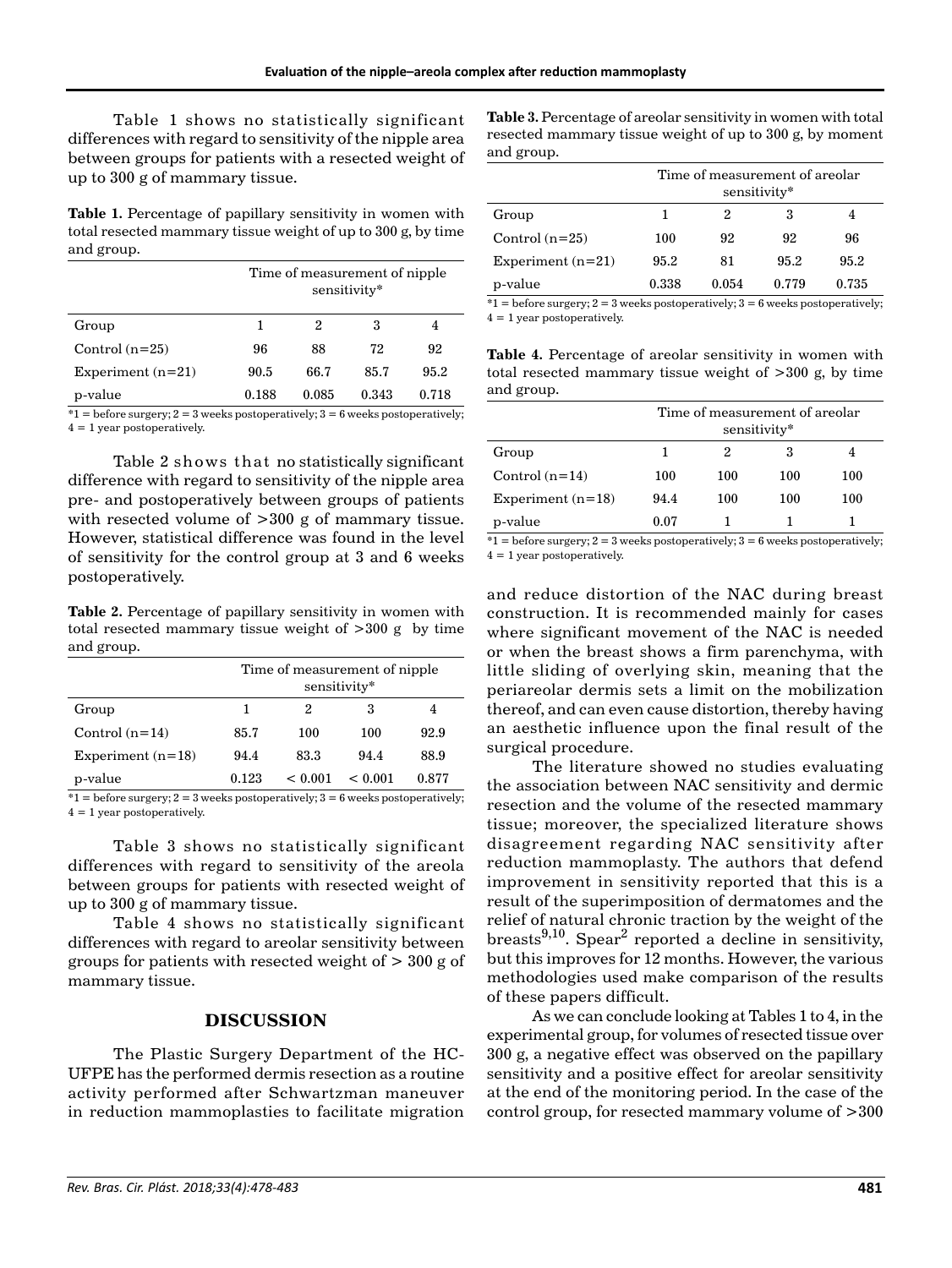g, sensitivity was improved both in the papillary and areolar regions.

Despite this, no statistically significant differences were found between the patients of the experimental and control groups, both in the group with resection up to 300 g and those with resection >300 g. However, in the papillary region and considering the control group with resection >300 g, sensitivity improved both 3 and 6 weeks postoperatively. This later becomes equivalent to the result for the experimental group 1 year postoperatively, as proposed in the study by  $Spear^2$ , on the gradual return of sensitivity.

These findings do not support the findings of Wechselberger et al.<sup>10</sup> and Gonzales<sup>11</sup>, as these studies did not find any association between the quantity of mammary tissue resected and changes to the breast sensitivity postoperatively. However, these articles used different cutoff points from those of the present study: 400 g and 550 g, respectively. However, as we operated on the patients consecutively in this study, we selected a cutoff point of 300 g, this being the most common weight; in the sample; however, we have seen resections of up to 1275 g without any loss of sensitivity.

In the literature, we have also found some criticism on the method of evaluation through microfilaments as proposed by Semmes and Weinstein because they do not bring absolute values and also due to variations between observers; however, the evaluations were made by the same examiner, in the same place, and using the same set of filaments, thus being an easy, reliable and reproducible method for  $\frac{1}{1}$ . With regard to the observation period, most of the articles published consider 1 year of monitoring as being adequate<sup>2,12</sup>.

Due to the lack of a statistically significant difference regarding sensitivity between the experimental and control groups, whether for the groups with up to 300 g and >300 g linked to the ease of ascension of NAC and breast construction, it is thus proven that the maneuver, apart from being totally harmless with regard to sensitivity, it may also be safely used in reduction mammoplasty, even in large and bulky breasts.

# **CONCLUSIONS**

In line with the results obtained, considering a significance level of 5%, we conclude that the maneuver for the release of skin did not cause any difference in the sensitivity of the NAC, regardless of the volume of breast tissue resected.

# **COLLABORATIONS**

**JZS** Analysis and/or interpretation of data; statistical analysis; final approval of the manuscript; data collection; conceptualization; concept and design of the study; management of resources; project management; investigation; methodology; execution of operations and/ or experiments; writing - preparation of the original; writing - proofreading and editing; software; supervision; validation; visualization.

**KK** Data analysis and/or interpretation; final approval of manuscript; data collection; conceptualization; management of resources; investigation; methodology; execution of operations and/or experiments; writing - preparation of the original, writing proofreading and editing; software; supervision; validation; visualization.

- **RHCB** Statistical analysis; data collection.
- **ASR** Statistical analysis; data collection.
- **ATC** Data collection; investigation; execution of operations and/or experiments.
- **ACCRB** Final approval of the manuscript; writing - preparation of the original.

# **REFERENCES**

- 1. [Chiari A Jr](https://www.ncbi.nlm.nih.gov/pubmed/?term=Chiari%20A%20Jr%5BAuthor%5D&cauthor=true&cauthor_uid=21638163), [Nunes TA](https://www.ncbi.nlm.nih.gov/pubmed/?term=Nunes%20TA%5BAuthor%5D&cauthor=true&cauthor_uid=21638163), [Grotting JC,](https://www.ncbi.nlm.nih.gov/pubmed/?term=Grotting%20JC%5BAuthor%5D&cauthor=true&cauthor_uid=21638163) [Cotta FB,](https://www.ncbi.nlm.nih.gov/pubmed/?term=Cotta%20FB%5BAuthor%5D&cauthor=true&cauthor_uid=21638163) [Gomes RC.](https://www.ncbi.nlm.nih.gov/pubmed/?term=Gomes%20RC%5BAuthor%5D&cauthor=true&cauthor_uid=21638163) Breast sensitivity before and after the L short-scar mammaplasty. [Aesthetic Plast Surg.](https://www.ncbi.nlm.nih.gov/pubmed/?term=Breast+sensivity+before+and+after+de+L+short-scar+mammaplasty.+Aesth+Plast+Surg.+2012%3B+36%3A105-114.) 2012;36(1):105-14.
- 2. Spear ME, Nanney LB, Phillips S, Donahue R, Rogers KM, Wendel JJ, et al. The impact of reduction mammaplasty on breast sensation: an analysis of multiple surgical techniques. Ann Plast Surg. 2012;68(2):142-9.
- 3. [Hamdi M](https://www.ncbi.nlm.nih.gov/pubmed/?term=Hamdi%20M%5BAuthor%5D&cauthor=true&cauthor_uid=11121316), [Greuse M](https://www.ncbi.nlm.nih.gov/pubmed/?term=Greuse%20M%5BAuthor%5D&cauthor=true&cauthor_uid=11121316), [De Mey A,](https://www.ncbi.nlm.nih.gov/pubmed/?term=De%20Mey%20A%5BAuthor%5D&cauthor=true&cauthor_uid=11121316) [Webster MH](https://www.ncbi.nlm.nih.gov/pubmed/?term=Webster%20MH%5BAuthor%5D&cauthor=true&cauthor_uid=11121316). A prospective quantitative comparison of breast sensation after superior and inferior pedicle mammaplasty. [Br J Plast Surg.](https://www.ncbi.nlm.nih.gov/pubmed/?term=3.%09Hamdi+M%2C+Greuse+M%2C+De+Mey+A%2C+Webster+MH.+A+prospective+quantitative+comparison+of+breast+sensation+after+superior+and+inferior+pedicle+mammaplasty.+Br+J+Plast+Surg.+2001%3B54(1)%3A39-42.) 2001;54(1):39-42.
- 4. [Jaspars JJ,](https://www.ncbi.nlm.nih.gov/pubmed/?term=Jaspars%20JJ%5BAuthor%5D&cauthor=true&cauthor_uid=9215081) [Posma AN,](https://www.ncbi.nlm.nih.gov/pubmed/?term=Posma%20AN%5BAuthor%5D&cauthor=true&cauthor_uid=9215081) [van Immerseel AA](https://www.ncbi.nlm.nih.gov/pubmed/?term=van%20Immerseel%20AA%5BAuthor%5D&cauthor=true&cauthor_uid=9215081), [Gittenberger-de](https://www.ncbi.nlm.nih.gov/pubmed/?term=Gittenberger-de%20Groot%20AC%5BAuthor%5D&cauthor=true&cauthor_uid=9215081) [Groot AC](https://www.ncbi.nlm.nih.gov/pubmed/?term=Gittenberger-de%20Groot%20AC%5BAuthor%5D&cauthor=true&cauthor_uid=9215081). The cutaneous innervation of the female breast and nipple-areola complex: implications for surgery. [Br J Plast Surg.](https://www.ncbi.nlm.nih.gov/pubmed/9215081) 1997;50(4):249-59.
- 5. Fernandes THA, Freitas JOG, Sperli AE. Estudo de alterações de sensibilidade do complexo areolopapilar após mamoplastias com a técnica de retalhos cruzados. Rev Bras Cir Plást. 2012;27(1):73-6.
- 6. Schartzman E. Die Technik der Mammaplastik. Chirurg. 1930;2:932-43.
- 7. [Mofid MM](https://www.ncbi.nlm.nih.gov/pubmed/?term=Mofid%20MM%5BAuthor%5D&cauthor=true&cauthor_uid=12045551), [Dellon AL](https://www.ncbi.nlm.nih.gov/pubmed/?term=Dellon%20AL%5BAuthor%5D&cauthor=true&cauthor_uid=12045551), [Elias JJ](https://www.ncbi.nlm.nih.gov/pubmed/?term=Elias%20JJ%5BAuthor%5D&cauthor=true&cauthor_uid=12045551), [Nahabedian MY](https://www.ncbi.nlm.nih.gov/pubmed/?term=Nahabedian%20MY%5BAuthor%5D&cauthor=true&cauthor_uid=12045551). Quantitation of breast sensibility following reduction mammaplasty: a comparison of inferior and medial pedicle techniques. [Plast Reconstr Surg.](https://www.ncbi.nlm.nih.gov/pubmed/?term=Quantitation+of+breast+sensibility+following+reduction+mammaplasty%3A+A+comparison+of+inferior+and+medial+pedicle+techniques.) 2002;109(7):2283-8.
- 8. Agostini T, De Scisciolo G, Lazzeri D, Almesberger D, Mori A, Cassardo A, et al. Laser- evoked potentials as a novel tool for sensibility assessment following inferior pedicle breast reduction. Eur J Plast Surg. 2013;36(7):423-30.
- 9. [DelVecchyo C](https://www.ncbi.nlm.nih.gov/pubmed/?term=DelVecchyo%20C%5BAuthor%5D&cauthor=true&cauthor_uid=15253186), [Caloca J Jr,](https://www.ncbi.nlm.nih.gov/pubmed/?term=Caloca%20J%20Jr%5BAuthor%5D&cauthor=true&cauthor_uid=15253186) [Caloca J](https://www.ncbi.nlm.nih.gov/pubmed/?term=Caloca%20J%5BAuthor%5D&cauthor=true&cauthor_uid=15253186), [Gómez-Jauregui J](https://www.ncbi.nlm.nih.gov/pubmed/?term=G%C3%B3mez-Jauregui%20J%5BAuthor%5D&cauthor=true&cauthor_uid=15253186). Evaluation of breast sensibility using dermatomal somatosensory evoked potentials. [Plast Reconstr Surg.](https://www.ncbi.nlm.nih.gov/pubmed/?term=Evaluation+of+breast+sensibility+using+dermatosomal+somatosensory+evoked+potentials.) 2004;113(7):1975-83.